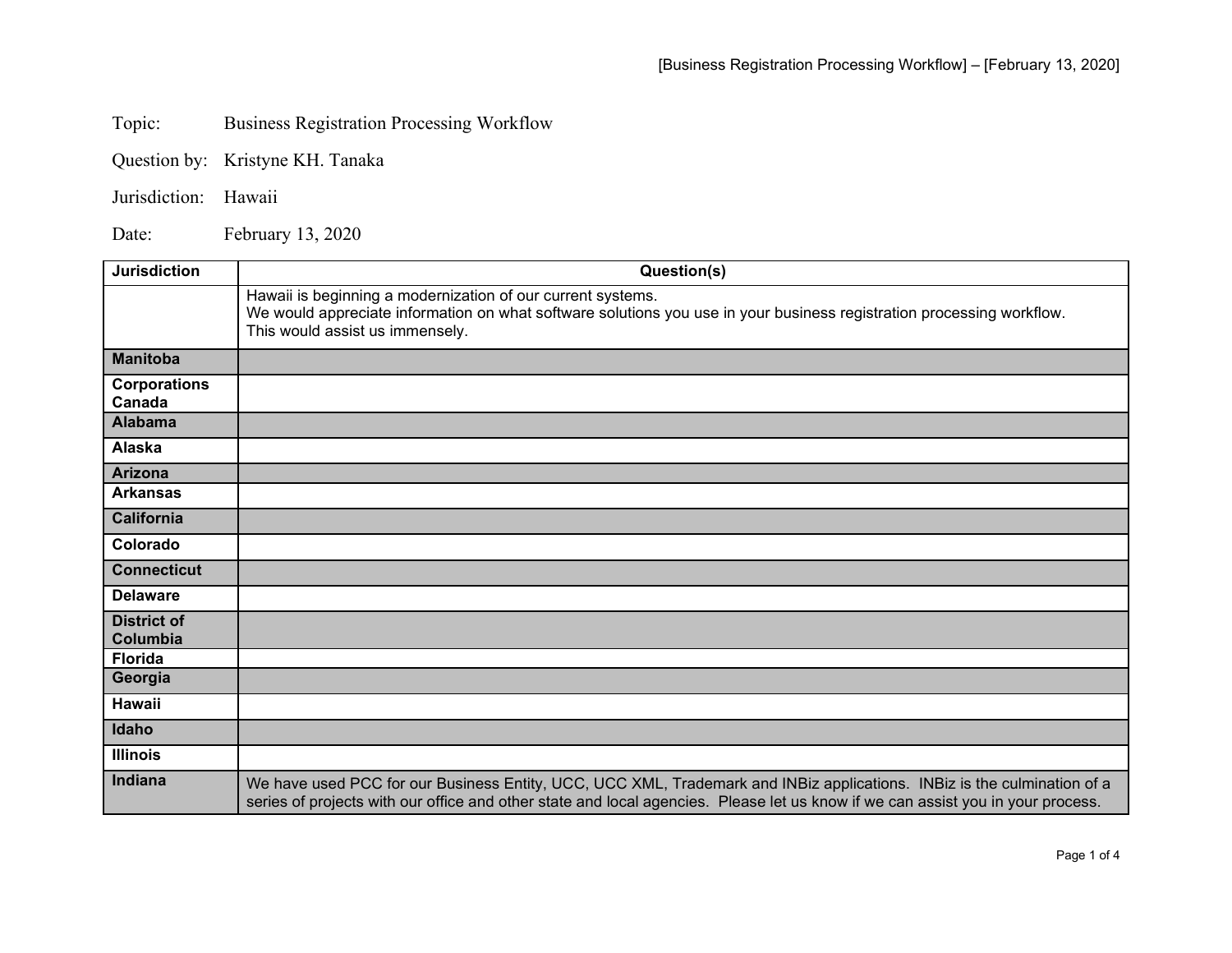| <b>Jurisdiction</b>  | Question(s)                                                                                                                                                                                                                                                                                                                                                                                                                                                                                                                                                                                                                                                                                                                                                                                                                                                                                     |
|----------------------|-------------------------------------------------------------------------------------------------------------------------------------------------------------------------------------------------------------------------------------------------------------------------------------------------------------------------------------------------------------------------------------------------------------------------------------------------------------------------------------------------------------------------------------------------------------------------------------------------------------------------------------------------------------------------------------------------------------------------------------------------------------------------------------------------------------------------------------------------------------------------------------------------|
|                      | Hawaii is beginning a modernization of our current systems.<br>We would appreciate information on what software solutions you use in your business registration processing workflow.<br>This would assist us immensely.                                                                                                                                                                                                                                                                                                                                                                                                                                                                                                                                                                                                                                                                         |
| <b>lowa</b>          | In lowa, we modernized our business registration process a few years ago, allowing [for the first time] users to form their lowa<br>corporation or LLC online. Before 2018, all our business registrations were paper-based.                                                                                                                                                                                                                                                                                                                                                                                                                                                                                                                                                                                                                                                                    |
|                      | We built our system in-house, using contract and in-house developers. We added UCCs to that same system about a year<br>later (UCCs were already online but migrated to our new system).                                                                                                                                                                                                                                                                                                                                                                                                                                                                                                                                                                                                                                                                                                        |
|                      | Because our business registration process was paper-based prior to 2018, this new system has saved thousands of hours in<br>staff time, and reduced the waiting period for business registrations from up to three weeks to less than one hour (for online<br>submissions). About 80% of LLCs formed in lowa are now done online.                                                                                                                                                                                                                                                                                                                                                                                                                                                                                                                                                               |
|                      | Happy to answer any other questions.                                                                                                                                                                                                                                                                                                                                                                                                                                                                                                                                                                                                                                                                                                                                                                                                                                                            |
| <b>Kansas</b>        |                                                                                                                                                                                                                                                                                                                                                                                                                                                                                                                                                                                                                                                                                                                                                                                                                                                                                                 |
| Kentucky             |                                                                                                                                                                                                                                                                                                                                                                                                                                                                                                                                                                                                                                                                                                                                                                                                                                                                                                 |
| Louisiana            | We built our custom system ourselves with PCC launching in 2009. We have been improving/expanding the system ever since.<br>We use the concept of a control set to encapsulate work, workflow, payment and general ledger information. The backend<br>system has a queue where users or supervisors can assign work that has come in from our website or one-stop portal or has<br>come through mail/fax/email. Mail/fax/email filings must be entered into a control set manually. Scanning and uploading of<br>images is also available for mail/fax/email filings.<br>A payment tab in the control set handles paper check scanning and allows credit cards to be processed if the customer is in<br>person. The combination of payment and work determines the general ledger information which is available by simply running<br>a report after payments have posted to the bank. --thanks |
| <b>Maine</b>         |                                                                                                                                                                                                                                                                                                                                                                                                                                                                                                                                                                                                                                                                                                                                                                                                                                                                                                 |
| <b>Maryland</b>      |                                                                                                                                                                                                                                                                                                                                                                                                                                                                                                                                                                                                                                                                                                                                                                                                                                                                                                 |
| <b>Massachusetts</b> |                                                                                                                                                                                                                                                                                                                                                                                                                                                                                                                                                                                                                                                                                                                                                                                                                                                                                                 |
| <b>Michigan</b>      |                                                                                                                                                                                                                                                                                                                                                                                                                                                                                                                                                                                                                                                                                                                                                                                                                                                                                                 |
| <b>Minnesota</b>     |                                                                                                                                                                                                                                                                                                                                                                                                                                                                                                                                                                                                                                                                                                                                                                                                                                                                                                 |
| <b>Mississippi</b>   |                                                                                                                                                                                                                                                                                                                                                                                                                                                                                                                                                                                                                                                                                                                                                                                                                                                                                                 |
| <b>Missouri</b>      |                                                                                                                                                                                                                                                                                                                                                                                                                                                                                                                                                                                                                                                                                                                                                                                                                                                                                                 |
| <b>Montana</b>       |                                                                                                                                                                                                                                                                                                                                                                                                                                                                                                                                                                                                                                                                                                                                                                                                                                                                                                 |
| <b>Nebraska</b>      |                                                                                                                                                                                                                                                                                                                                                                                                                                                                                                                                                                                                                                                                                                                                                                                                                                                                                                 |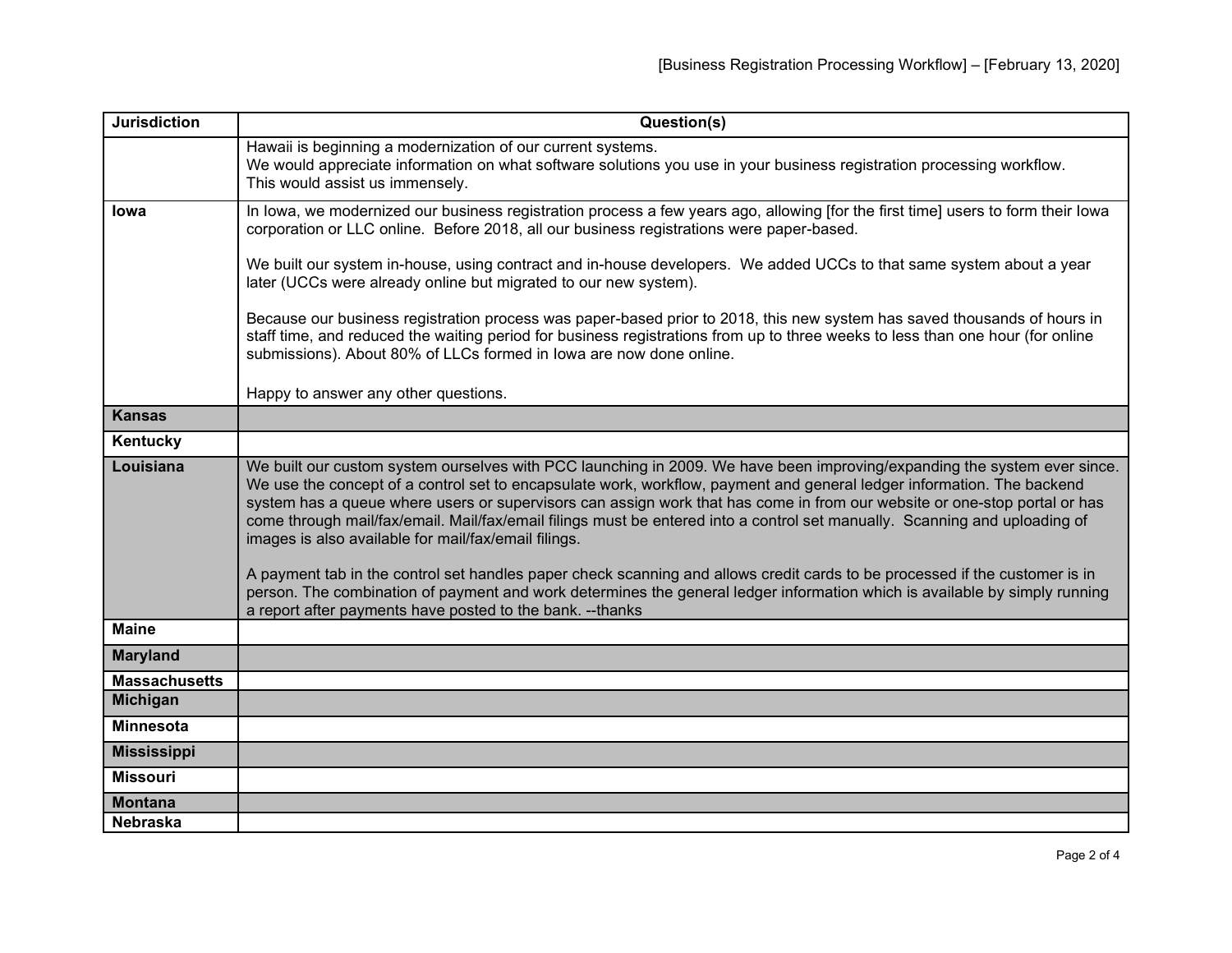| <b>Jurisdiction</b>   | Question(s)                                                                                                                                                                                                             |
|-----------------------|-------------------------------------------------------------------------------------------------------------------------------------------------------------------------------------------------------------------------|
|                       | Hawaii is beginning a modernization of our current systems.<br>We would appreciate information on what software solutions you use in your business registration processing workflow.<br>This would assist us immensely. |
| <b>Nevada</b>         |                                                                                                                                                                                                                         |
| <b>New Hampshire</b>  |                                                                                                                                                                                                                         |
| <b>New Jersey</b>     |                                                                                                                                                                                                                         |
| <b>New Mexico</b>     |                                                                                                                                                                                                                         |
| <b>New York</b>       |                                                                                                                                                                                                                         |
| <b>North Carolina</b> |                                                                                                                                                                                                                         |
| <b>North Dakota</b>   |                                                                                                                                                                                                                         |
| Ohio                  |                                                                                                                                                                                                                         |
| <b>Oklahoma</b>       |                                                                                                                                                                                                                         |
| Oregon                |                                                                                                                                                                                                                         |
| Pennsylvania          |                                                                                                                                                                                                                         |
| <b>Rhode Island</b>   |                                                                                                                                                                                                                         |
| <b>South Carolina</b> |                                                                                                                                                                                                                         |
| <b>South Dakota</b>   |                                                                                                                                                                                                                         |
| <b>Tennessee</b>      |                                                                                                                                                                                                                         |
| <b>Texas</b>          |                                                                                                                                                                                                                         |
| <b>Utah</b>           |                                                                                                                                                                                                                         |
| <b>Vermont</b>        |                                                                                                                                                                                                                         |
| Virginia              |                                                                                                                                                                                                                         |
| Washington            | Very similar setup for Washington State OSOS.                                                                                                                                                                           |
| <b>West Virginia</b>  |                                                                                                                                                                                                                         |
| Wisconsin             |                                                                                                                                                                                                                         |